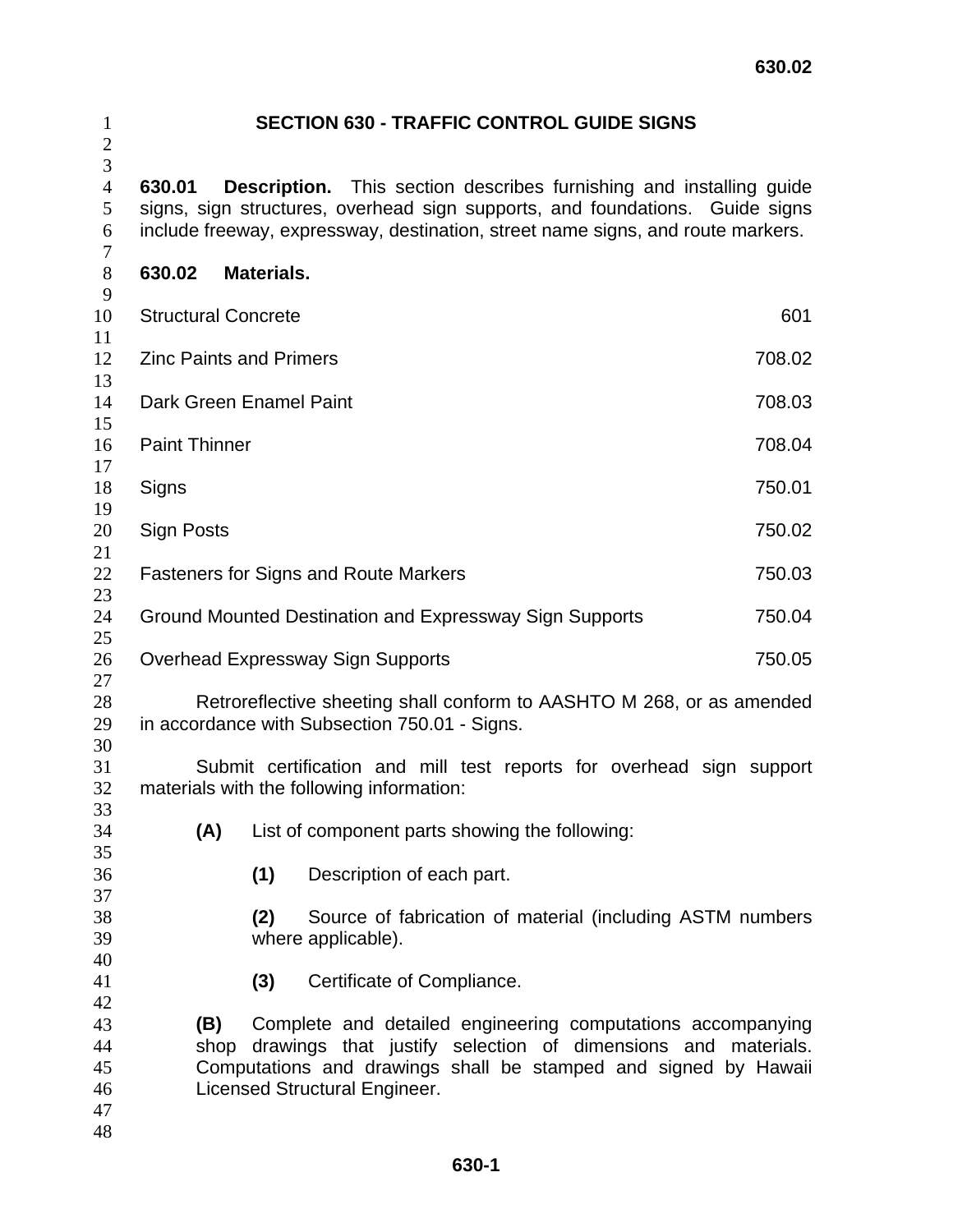**(C)** Copy of mill test reports for structural members (posts and beams), including physical and chemical descriptions of material incorporated. **630.02 630.03 Construction. (A) Destination and Expressway Sign Supports. (1) Alternate Designs.** Alternate designs for overhead expressway sign supports of either steel or aluminum shall comply with the following: **(a)** Be similar in appearance and construction detail to sign supports indicated in the contract documents. **(b)** Base design on criteria indicated in the contract documents. **(c)** Do not change foundations or other anchorages, including anchor bolt details. **(d)** Design load-carrying capacities at least equal to load-carrying capacities indicated in the contract documents. **(e)** Provide vandal resistance at least equal to that indicated in the contract documents. Submit shop drawings, specifications, and structural calculations for alternate designs of overhead sign supports in accordance with Subsection 105.03(A) - Shop Drawing Requirements. Structural calculations and shop drawings shall be stamped and signed by Hawaii Licensed Structural Engineer. 79 Identify on drawings ASTM designated alloy and temper materials. When using stock or standard items, catalog cuts may be submitted **instead of shop drawings. (2) Shop Drawings.** Submit shop drawings in accordance with Subsection 105.03(A) - Shop Drawing Requirements and 85 Subsection 501.03(A) - Shop Plans. **(3) Welds.** Make welds continuous in accordance with Section 88 501 - Steel Structures. Extend weld metal at transverse joints to sleeve, making sleeve an integral part of joint. Use submerged arc process to make longitudinal welds. Grind welds, except fillet welds, flush with base material.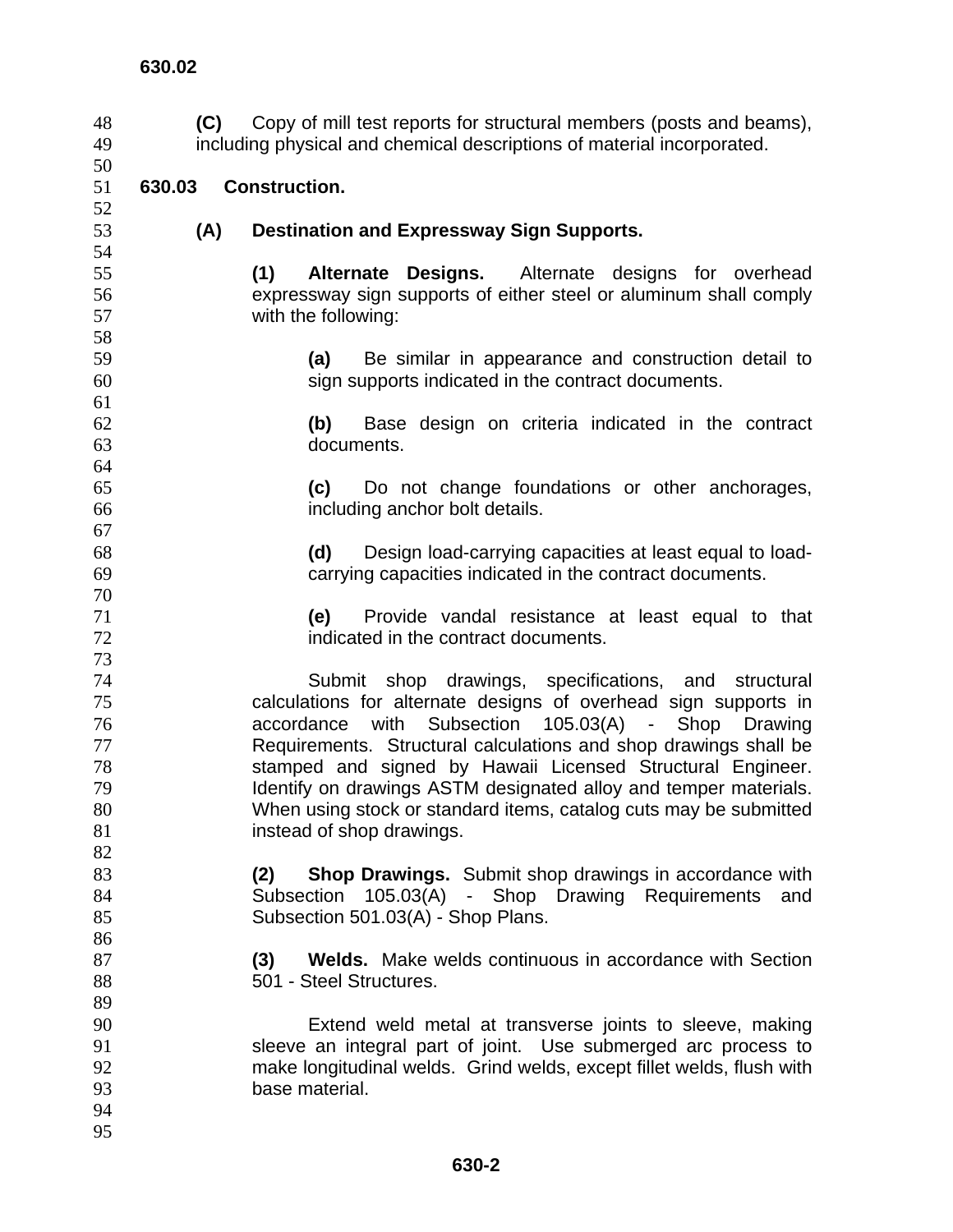**(4) Zinc Coating.** Hot-dip zinc coat exposed surfaces, including inner portion of tubular posts and arms, after fabrication. Hot-dip zinc coat upper 10-1/4 inches of anchor bolts. Zinc coating shall conform to Subsection 501.03(G) - Zinc Coating. 

**(5) Painting.** For steel structural members, paint ground-mounted destination and expressway sign supports and overhead expressway sign posts, crossarms, and panel frames at work site after preparation of zinc-coated surfaces, in accordance with Subsection 501.03(F) - Painting. Alternatively, include one prime coat of zinc-dust, zinc-oxide primer, followed by two coats of dark 106 green enamel paint.

When indicated in the contract documents, paint aluminum structural members in accordance with Subsection 715.02 - Contacts With Dissimilar Material.

**(6) Miscellaneous Destination Sign Posts.** Furnish and install zinc-coated steel posts, flanged channel posts, or 12 or 14 gage **Square tube posts.** 

**(7) Aluminum Sign Supports.** Aluminum sign supports shall conform to Subsection 750.05(B) - Aluminum Supports.

**(B) Exit Number Panel Mounting.** Submit specifications and shop drawings of exit number panel mounting and support attachments to expressway signs within 20 calendar days after notice to proceed.

Specify and identify materials used in shop drawings in accordance with ASTM standards. Submit catalog cuts instead of shop drawings 125 when using stock or standard items.

Relocate or furnish and install exit number panel mounting and support attachments to right or left edge of expressway or destination signs, as indicated in the contract documents.

**(C) Destination And Expressway Signs.**

**(1) Shop Drawings.** Submit shop drawings of destination and expressway signs.

**(2) Assembly.** Assemble and check panels in shop for straightness, alignment, and dimensions.

**(3) Installation.** Install sign panels carefully and securely. Replace signs chipped or bent during installation.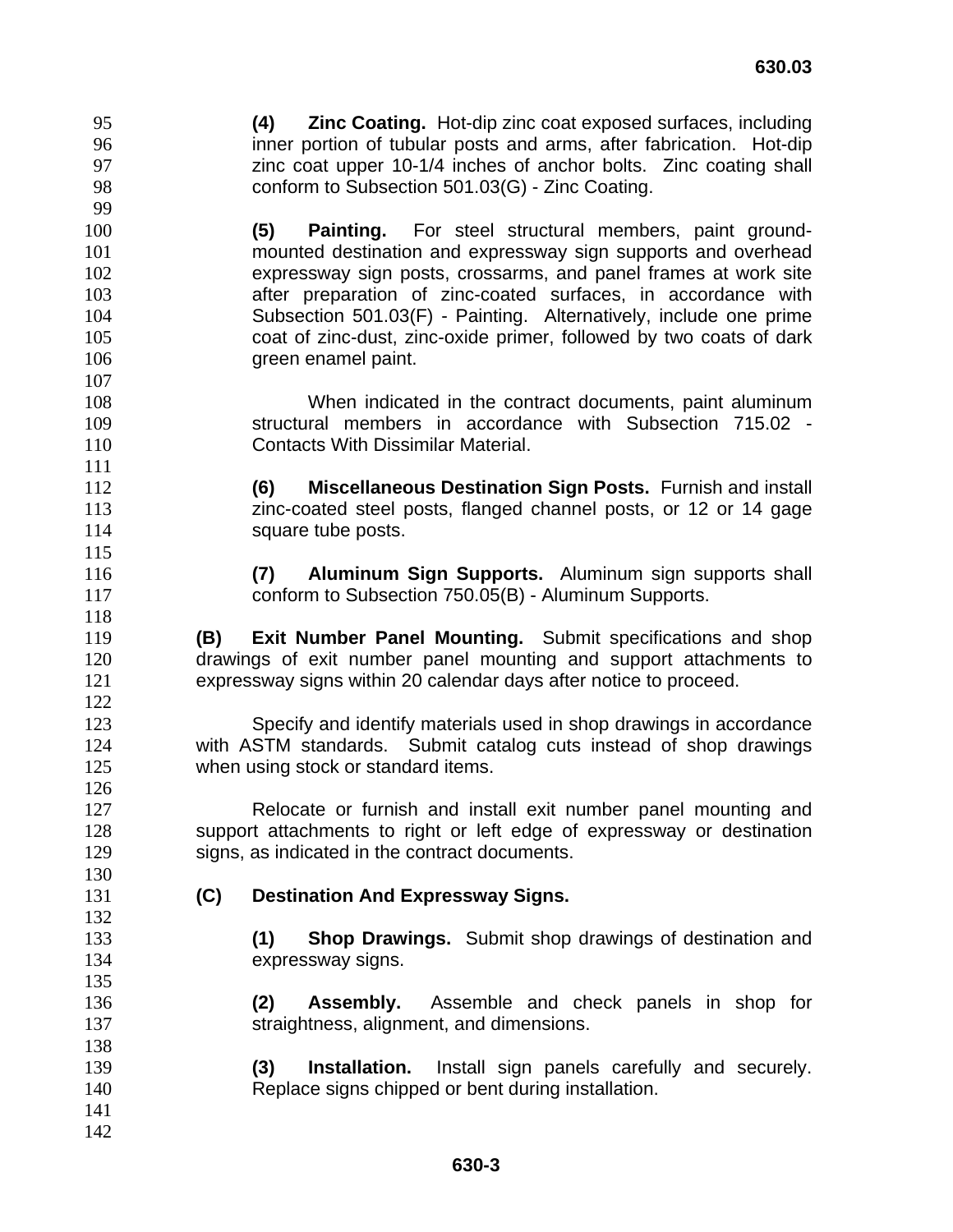**(D) Splicing of Reflective Sheeting Material.** Do not splice legends when using reflecting material as background for signs with sheet 144 aluminum backing. Make reflecting material one piece whenever sign 145 dimensions are four feet by six feet or less. **(E) Labeling of Signs.** Label back of each new sign with legible block

**print, one-inch high numbers, in a manner that shall produce markings at** least as durable as the sign messages applied to sign face. Include the following information:

- **(1)** Route Number.
- **(2)** Mile Post.
- 

**(3)** Sign installation date.

**(F) Sign Lighting Systems.** Sign lighting systems shall conform to Section 622 - Roadway and Sign Lighting System.

**(G) Refurbishing Sign Panel.** Complete each sign panel within one working day. Exception to this requirement will be contingent upon safety considerations, equipment, provisions for protection of public, and acceptance by the Engineer.

**(1) Shop Drawings.** Submit shop drawings at least 10 working days before beginning sign refurbishment.

**(2) Overlay Panels.** Refurbish signs with overlay panels. Messages, shields, arrows, and borders shall conform to *Manual on Uniform Traffic Control Devices* (MUTCD) and these specifications.

Reflectorize overlay panels of aluminum sheets in accordance with Subsection 750.01 - Signs. Reflectorize messages, arrows, and border with Type III or IV retroreflective sheeting or acrylic plastic reflex reflectors. Reflectorize shield symbol with Type III or IV retroreflective sheeting. Aluminum sheet shall conform to ASTM B 209, alloy 6061-T6 flat sheet, and shall be minimum 0.1 inch thick.

Before fabrication, verify sizes of sign panels, and sizes, shape, and format of letters, numerals, symbols, and borders. Immediately inform the Engineer of discrepancies. Correct discrepancies. Before fabrication, submit final design of sign and 185 splice locations.

Fabricate and install overlay panels in accordance with manufacturer's instructions.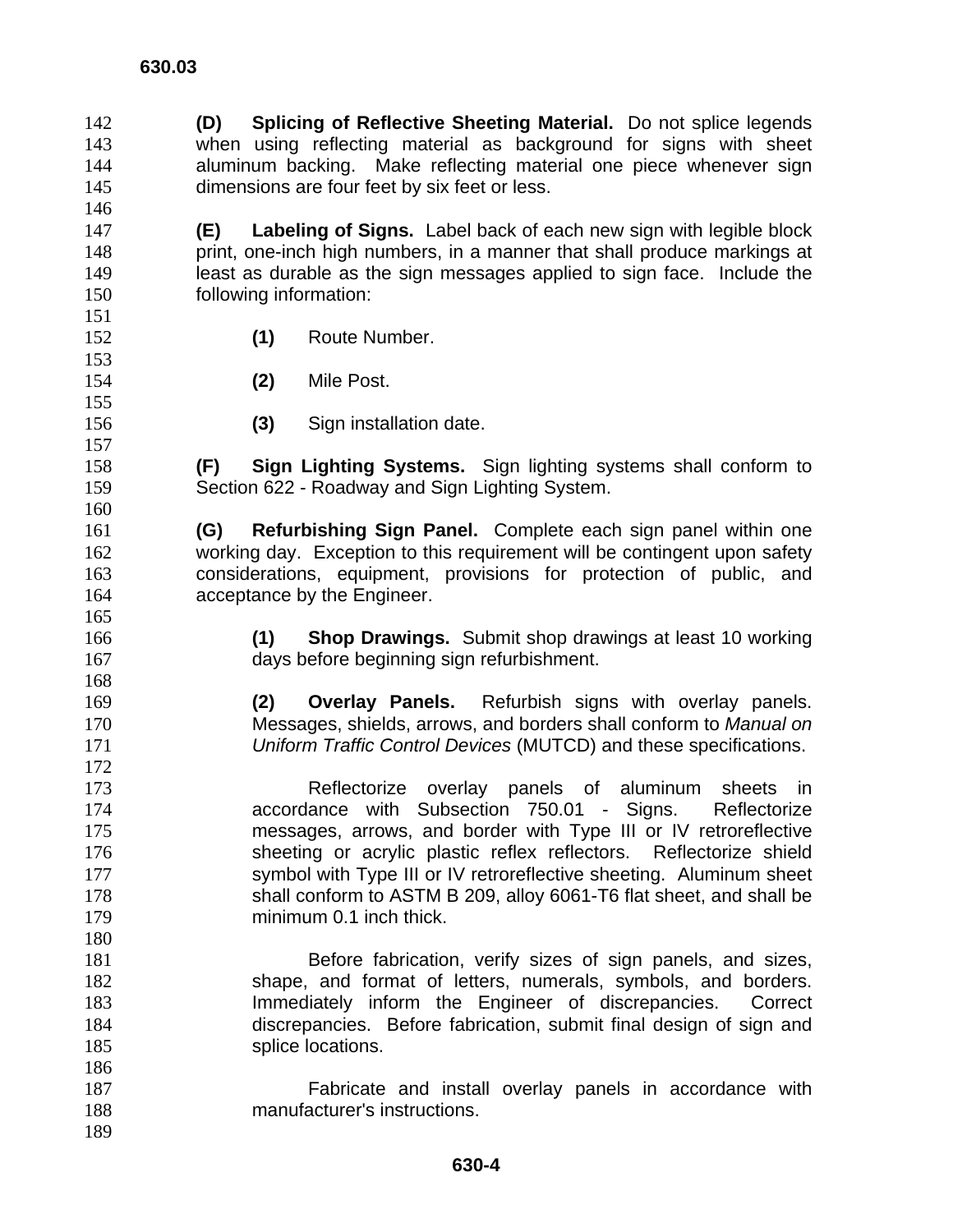- Remove existing letters, numerals, symbols, and borders. Clean and prepare sign panel for overlaying, as recommended by panel manufacturer.
- Prefabricated overlay panels may be installed with existing 195 sign panel remaining in place..

## **(H) Removal of Existing Signs.** Remove, clean, and store existing expressway and destination signs that will not be used in project. The Engineer will designate signs to be stored or disposed of.

**(I) Street Name Sign on Traffic Signal Mast Arm.** Install signs on mast arms, using brackets.

- **630.04 Measurement.**
- 

**(A)** The Engineer will measure panel per square foot in accordance with the contract documents.

- **(B)** The Engineer will measure galvanized steel post for ground-mounted destination and expressway sign per linear foot in accordance with the contract documents.
- **(C)** Post, post and arms; route marker assembly; directional sign post; footing; street name sign; street name sign on traffic signal mast arm; relocation of existing sign; flanged channel or galvanized square tube post for destination sign; breakaway steel post and foundation for ground-mounted destination sign; replacement of existing sign panel with new destination sign panel; overlay panel; removing, storing and installing existing sign onto overhead sign structure; and overhead sign supports and foundation will be paid on a lump sum basis. Measurement for payment will not apply.

**630.05 Payment.** The Engineer will pay for the accepted pay items listed below at the contract price per pay unit, as shown in the proposal schedule. Payment will be full compensation for work prescribed in this section and the contract documents.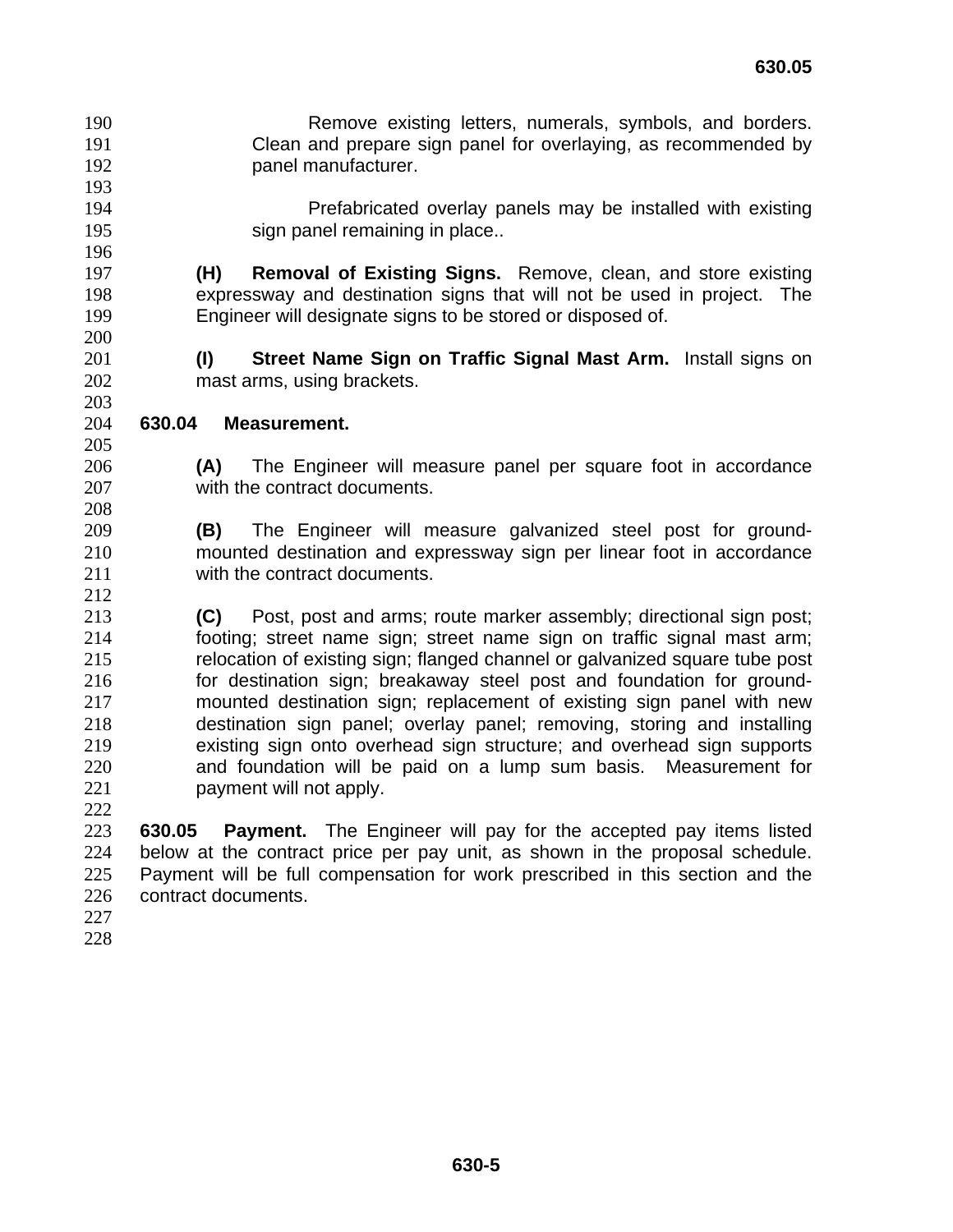| 228<br>229 | The Engineer will pay for each of the following pay items when included in<br>the proposal schedule: |                    |
|------------|------------------------------------------------------------------------------------------------------|--------------------|
| 230        |                                                                                                      |                    |
| 231        | Pay Item                                                                                             | <b>Pay Unit</b>    |
| 232        |                                                                                                      |                    |
| 233        | Panel for _________                                                                                  | Square Foot        |
| 234        |                                                                                                      |                    |
| 235        | The Engineer will pay for:                                                                           |                    |
| 236        |                                                                                                      |                    |
| 237        | (A) 80 percent of the contract bid price upon completion of furnishing                               |                    |
| 238        | and installing complete sign panel.                                                                  |                    |
| 239        |                                                                                                      |                    |
| 240        | (B) 20 percent of the contract bid price upon completion of labeling sign                            |                    |
| 241        | panel.                                                                                               |                    |
| 242        |                                                                                                      |                    |
| 243        | Galvanized Steel Post ( <u> Calvanized</u> ) for                                                     |                    |
| 244        | Ground-Mounted Destination and Expressway Sign                                                       | <b>Linear Foot</b> |
| 245        |                                                                                                      |                    |
|            |                                                                                                      |                    |
| 246        | The Engineer will pay for:                                                                           |                    |
| 247        |                                                                                                      |                    |
| 248        | 40 percent of the contract bid price upon completion of furnishing<br>(A)                            |                    |
| 249        | galvanized steel post.                                                                               |                    |
| 250        |                                                                                                      |                    |
| 251        | 60 percent of the contract bid price upon completion of installing<br>(B)                            |                    |
| 252        | galvanized steel post.                                                                               |                    |
| 253        |                                                                                                      |                    |
| 254        |                                                                                                      | Lump Sum           |
| 255        |                                                                                                      |                    |
| 256        | Type _______ Post and Arms for _________                                                             | Lump Sum           |
| 257        |                                                                                                      |                    |
| 258        | Type ______ Route Marker Assembly                                                                    | Lump Sum           |
| 259        |                                                                                                      |                    |
| 260        | <b>Directional Sign Post</b>                                                                         | Lump Sum           |
| 261        |                                                                                                      |                    |
| 262        | Type _______ Footing for _______ Sign                                                                | Lump Sum           |
| 263        |                                                                                                      |                    |
| 264        | <b>Street Name Sign</b>                                                                              | Lump Sum           |
| 265        |                                                                                                      |                    |
| 266        | Street Name Sign on Traffic Signal Mast Arm                                                          | Lump Sum           |
| 267        |                                                                                                      |                    |
| 268        | Relocation of Existing ________________________                                                      | Lump Sum           |
| 269        |                                                                                                      |                    |
| 270        | 4.00 lbs/ft. Flanged Channel Post for Destination Sign                                               | Lump Sum           |
| 271        |                                                                                                      |                    |
| 272        | 2.50 Inch Galvanized Square Tube Post for Destination Sign                                           | Lump Sum           |
| 273        |                                                                                                      |                    |
| 274        |                                                                                                      |                    |
| 275        | <b>Ground-Mounted Destination Sign</b>                                                               | Lump Sum           |
|            |                                                                                                      |                    |